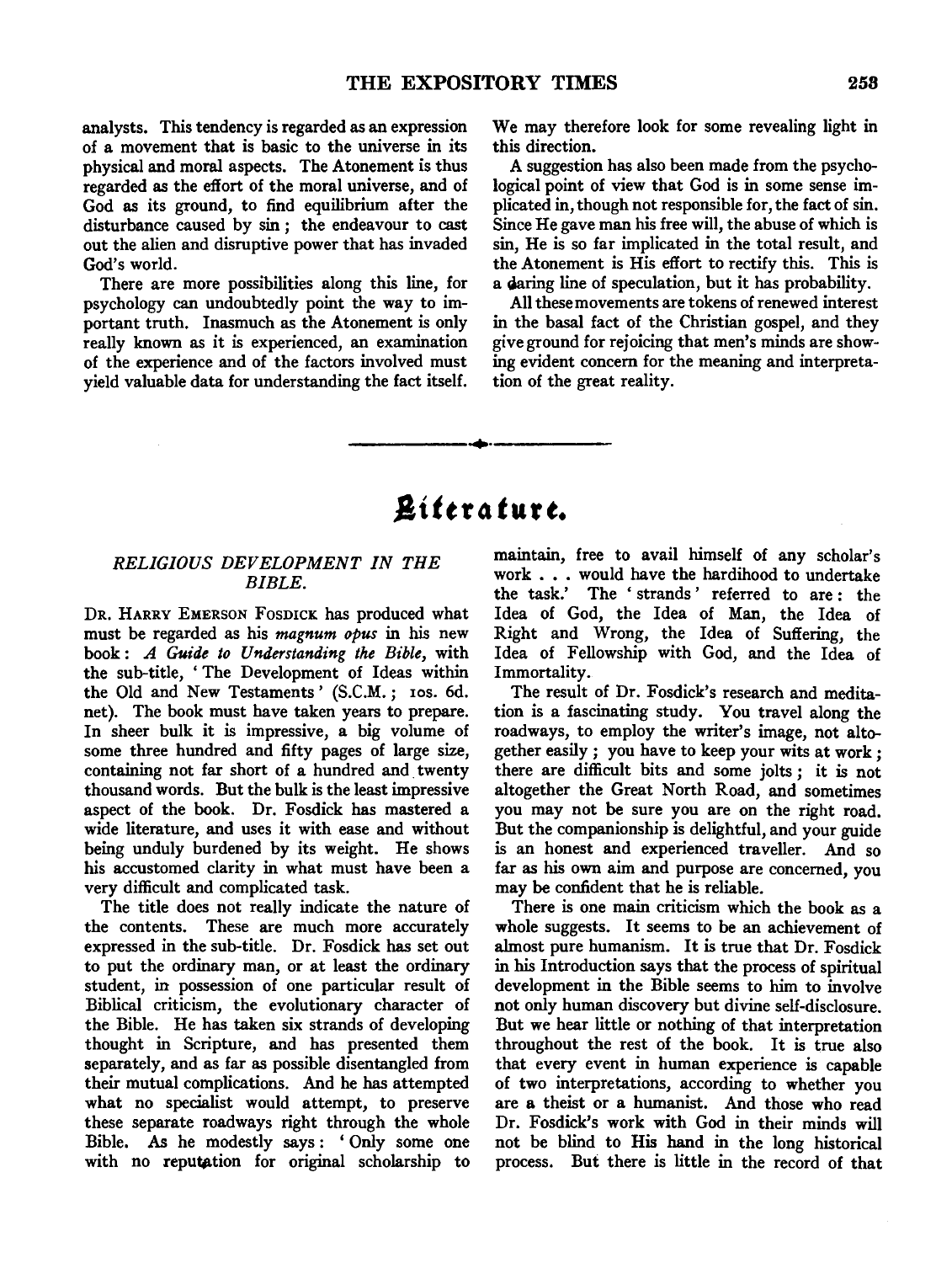process in the book before us to suggest God at all. Indeed, one constantly feels the superfluity of any such hypothesis. And that is why one is rather shy of the title 'understanding the Bible.' For the Bible is not the record of the development of ideas but frankly the record of a revelation. One can *detect* the development, as Dr. Fosdick has done, but the main aim of Bible writers is to set forth God's part in the process. Dr. A. B. Davidson used to say that what we see in the Bible are elements and ideas that come from heredity and environment, popular ideas, and, side by side with these, truth of revelation that was superseding the popular notions.

But, if this is freely recognized, Dr. Fosdick's masterly survey will be eagerly welcomed, as the work (in spite of his modesty) of a real scholar, and as a contribution to the understanding of that wonderful historical event which has its human as well as its divine side. It would be difficult to overpraise the lucidity, the sincerity, or the ability which this work reveals. And very many readers of the Bible will be grateful for the light the distinguished author has shed on both Old and New Testaments.

## *JUDAICA, ETC.*

Jewish publications seem to be on the increase in the English-speaking world, and to-day we have very full opportunities for understanding the Jew at his best. The Cambridge University Press, for instance, has recently issued two volumes dealing with Solomon Schechter, best known to the world of Christian theology for his discovery of the Hebrew text of Ecclesiasticus. We have *Solomon Schechter:*  A *Bibliography,* by Mr. Adolph S. Oko (7s. 6d. net), which includes a short sketch of Schechter's life. No less than two hundred and forty items are enumerated, many of them very slight-reports of lectures and similar notices-but it may be assumed that the list is exhaustive. The contents of the more important works are given, together with lists of reviews. There is a good Index. With this work, which must have involved a great deal of careful research, comes a biography by Mr. Norman Bentwich-Solomon *Scheckter: A Bio*graphy (12s. 6d. net). This is all that such a book ought to be. The author writes with sympathy and enthusiasm of his subject, and makes us see the man as he really was. Born in Roumania, he spent his life in a slow pilgrimage westwards. For a number of years he held an important post in' Cambridge, where he is still remembered. This

was the happiest period of his life, for, though he occupied a bigger position in America and exercised a wider influence there than in England, he was involved in much distasteful controversy, and occupied with many administrative details. As Mr. Bentwich makes us see, he was a really great Talmudic scholar, with a passion for his own people, their culture, and their religion. His friendship with such men as Montefiore and Abrahams (to say nothing of many Christian scholars) never led him into the ranks of Liberal Judaism. He was an inspiring teacher, both to those who attended his classes and to those who were reached only by his pen. He was never tired of insisting on the need for an understanding of Hebrew, and did more than any other modern Jew to make his brethren conscious of their magnificent past and of their responsibility to maintain their tradition. Jew and Christian alike will welcome this portrait of a noble character.

Schechter is quoted in a third Jewish publication, a collection of *Anglo-Jewish Letters (rrs8-I9I7),*  edited by Mr. Cecil Roth (Soncino Press; 12s. 6d. net). The book begins with a letter from 'Rabbi Ben Ezra,' written in December 1158, and ends with that in which Balfour communicated to Lord Rothschild the famous 'Declaration' in 1917. Between these two we have an amazing variety of documents-business letters, diplomatic reports, love-letters-indeed, letters of almost every possible kind. Some are written by Jews and some to Jews. We have new light on the intricacies of Queen Elizabeth's policy; one letter is by the Richard Savage so well known to the modern world through the work of Mr. Gwynne Jones. Another shows that even a Chief Rabbi could misquote the Old Testament (p. 302 ), while not only Zangwill, but also Dickens, George Eliot, Gladstone, Disraeli, and Alfred Austin-to select a few out of many well-known names-are represented. Altogether, this forms an extraordinarily interesting volume, which at times offers valuable material to the general historian.

Of more general interest is the third volume in a series entitled 'Judaism and Christianity,' which has appeared under the name, *Law and Religion,*  edited by Dr. E. I. J. Rosenthal (Sheldon Press; 1os. 6d. net). While this is in the main a Jewish work, in that it deals with Jewish subjects, it contains several chapters which appeal primarily to the Christian reader. Five of the nine contributors are connected with the University of Manchester. Thus Professor Murphy deals with the relation of Law to Religion at an early stage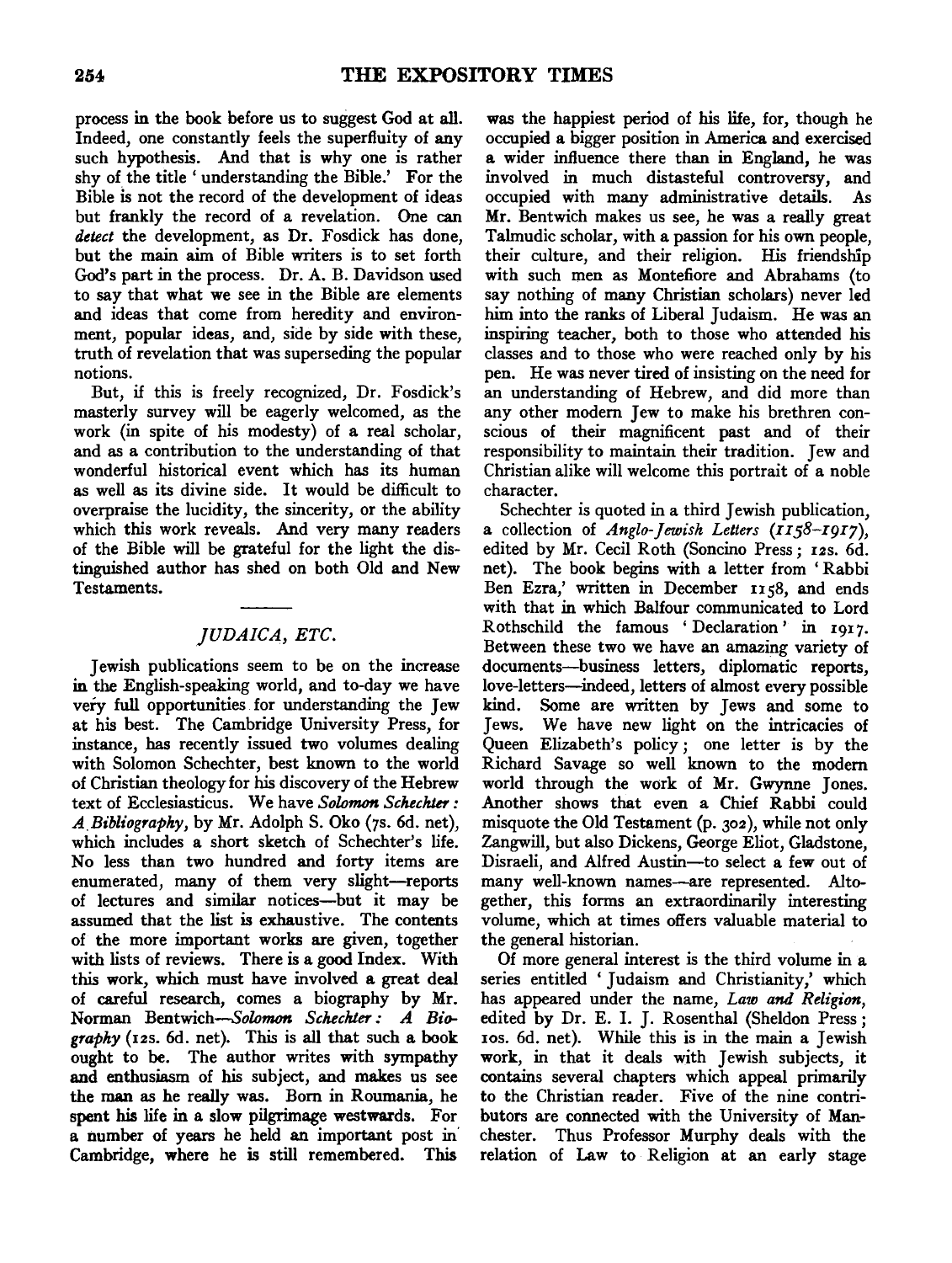in the development of human thought. Dr. Fish contributes a lecture (the various chapters were originally delivered as a series of lectures) on the Mesopotamian side of the subject. Professor Robertson discusses the Samaritans ; Professor Manson, the attitude of Jesus and Paul to the Jewish Law; and Dr. Rosenthal, the general editor, not merely writes the Preface, but also an article on Medieval Judaism and the Law. The other four lectures are by Dr. Wheeler Robinson on Israel *(i.e.* the Israel of the Old Testament), Dr. Travers Herford on the Pharisees, Professor Gibb on Islam, and Father McNabb on the Schoolmen, particularly St. Thomas Aquinas.

The volume as a whole does not seem quite as effective as its predecessors. It is difficult to account for this feeling. The contributors are all men of profound learning, and have spared no pains to give of their best. Some of the chapters (those of Dr. Wheeler Robinson, Professor Manson, and Dr. Rosenthal may be especially mentioned) attain a very high level, while Dr. Herford's sketch is most illuminating. Perhaps the contributors have assumed that their readers know more about the subjects handled than some of them actually do-a form of modesty which can be a serious drawback. But it must have been extremely difficult to select the material and to compress within the limits of an hour's lecture the enormous mass of knowledge which each of these experts possesses ; and the book is one of those from which we learn more every time we read them.

#### *RELIGIOUS KNOWLEDGE.*

*The Nature of Religious Knowledge,* by the Rev. Norman MacLeish, M.A., B.Phil. (T. & T. Clark; *ss.* net), is a very clear and interesting, if somewhat brief, treatment of a great subject. The writer covers a wide field. By way of a preliminary clearing of the ground he deals with and criticises the theories of religious knowledge advanced by Descartes, Schleiermacher, and Jung. In the second and main part of the book he considers how knowledge of the external is gained, involving the perception of other selves and a transition to an awareness of God. This is followed by an outline of the historical development of the knowledge of God in primitive, Greek, Hebrew, and Christian religion. The thesis maintained throughout is ' that the . individual begins with a partial apprehension of the whole universe in both its physical and mental aspects *;*  that on the ground of certain observed facts and processes, he implicitly infers that there are other minds

in the universe akin in nature to his own *;* and that . . . he gradually comes, or may come, partially to know God as a Being of infinite power, unsearchable wisdom, and perfect goodness.' The writer is aware of the obvious objection that he seems to leave no room for special revelation, but represents religion as man's search for God, and not God's self-disclosure to man. This objection he does not meet but simply disclaims any intention of denying that the knowledge of God is God's own gracious gift. The writing throughout is marked by uncommon freshness and lucidity.

#### *FORM CRITICISM.*

Canon E. B. Redlich, B.D., of Leicester, has considerably furthered the task of Gospel Criticism in his valuable work, *Form Criticism: Its Value and*  Limitations (Duckworth; 5s. net). With much learning and insight he has discussed the History and Assumptions of Form Criticism, and in successive chapters has made a careful study of Apothegmstories, Miracle-stories, Sayings and Parables, the Passion Narrative, and Form-less stories. He has devoted special attention to the contributions of Dibelius, Bultmann, and Vincent Taylor, and he shows a wise and discriminating judgment in his pronouncements upon disputed questions. Especially is this true of the work of Bultmann to which he has obviously given the closest consideration. In estimating the value of Form Criticism he calls attention to the service it has rendered in depicting the Church as an active institution, in revealing the early existence of a continuous Passion Narrative, and in stimulating generally the study of Gospel Origins. Among the limitations of the new discipline he notes the tendency to attempt classification where ' forms ' do not exist and to pass judgments on ' formless ' groups of narratives. He thinks that adequate use of the results of literary criticism have not been made and that sufficient attention has not been given to the influence of Jesus as a Rabbi and a prophet. The evidence of eye-witnesses and second-century writers has been neglected, and the formative period has not been clearly defined. From these and other penetrating criticisms it might seem that Canon Redlich is hostile to Form Criticism, but, in point of fact, the reverse is true, and the student could not have a better introduction to this new field of investigation. We welcome in particular his able discussion of the weaknesses of Wrede's theory of the 'Messianic Secret,' recently commended by R. H. Lightfoot. After urging that the theory does not explain how the Resurrection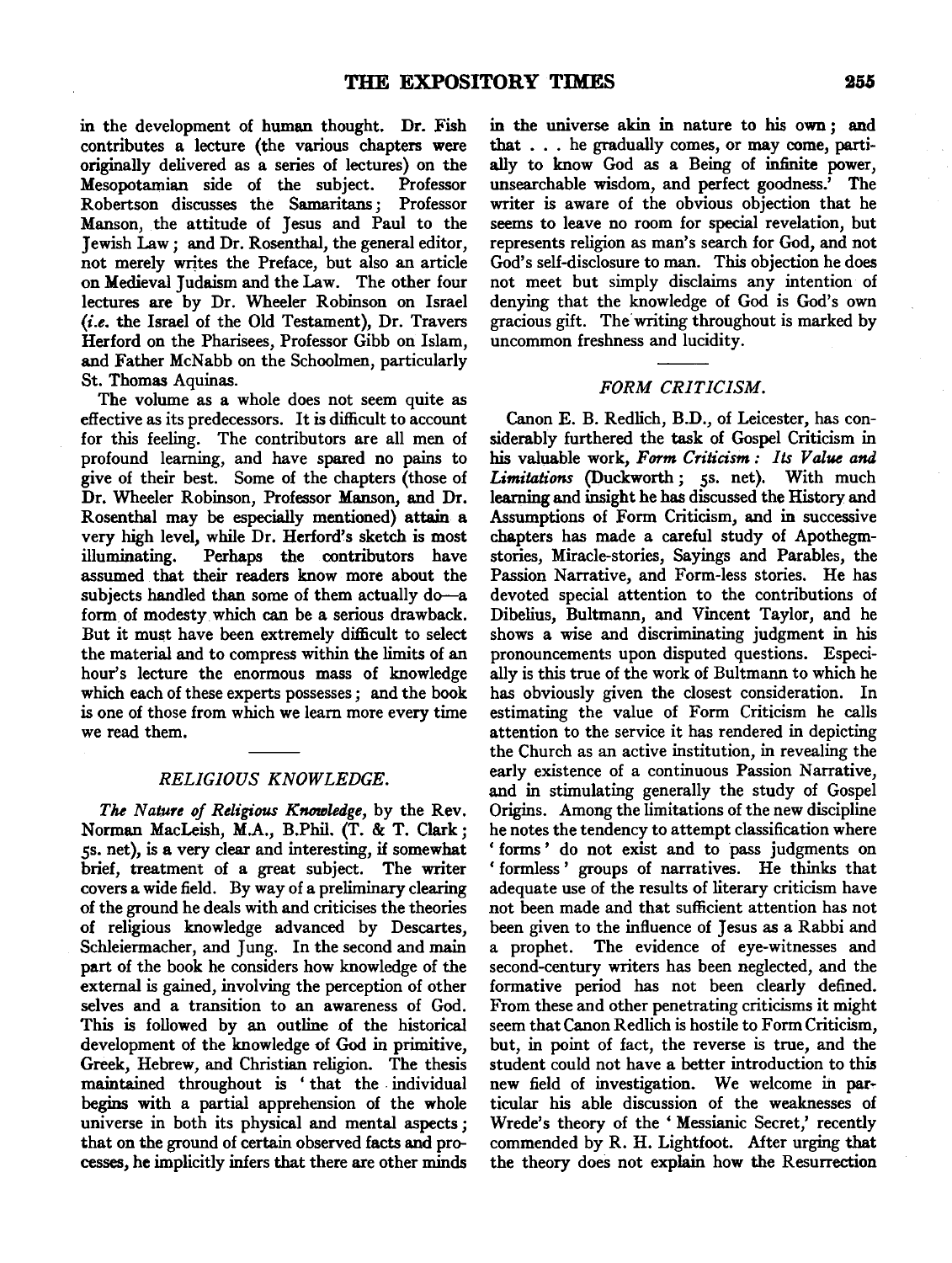gave rise to the belief, he writes: 'We may also add that Wrede does not explain how the Messianic secret became known to Mark, who himself did not originate it, nor whether the traditions and the secrecy existed together before Mark wrote his gospel.' We confidently recommend Canon Redlich's book. In all future discussions of Form Criticism its place and importance are assured.

#### *FOURTH GOSPEL.*

Simultaneously with his work on Form Criticism, Canon E. B. Redlich has published a useful brochure entitled, *An Introduction to the Fourth Gospel* (Longmans; *ss.* net). Without assigning the authorship of the Gospel to St. John, he states a strong case for a modified version of the traditional view. He believes that the problems of this Gospel are best approached from a study of the writer's aim and a knowledge of the background of thought which must be known if his work is to be understood. Perhaps the best part of the book is the section on ' the riddle of historicity,' in which Canon Redlich treats such themes as Dislocations, Form Criticism and the Gospel, Symbolism and Allegory, the Miracles, and Sacramentalism. In these questions his conclusions are ' on the side of the angels,' provided we may assume their orthodoxy. 'The miracles,' he writes, ' are symbolic, according to John, but not allegorical, and even the symbol is not elucidated in half of the eight miracles. As signs they manifested Christ's glory, but the greater faith was that of men who saw them not and yet believed in Jesus and accepted Him for His word's sake. Thus whilst the historicity of the miracles is affirmed by Jesus, by the Evangelist and by witnesses, a greater significance is attached to the spiritual and ethical disposition of heart and mind of men who saw in these historical events the works of the Son of God.'

# **ST. AUGUSTINE'S TEACHING.**

,;:The Hulsean Lectures for 1938 by Mr. John *Bumaby* have now been published under the title of Amor Dei (Hodder & Stoughton; 10s. 6d. net). They are described as 'A Study of St. Augustine's Teaching on the Love of God as the motive of Christian Life.' It would be difficult to give an adequate expression of the intellectual and spiritual distinction of this noble book. For all who love God, and who love to meditate on the love of God it is full of rare treasure, being especially rich in quotations from all St. Augustine's works. But it is far from being a mere anthology. It is really a comprehensive survey of the Augustinian theology, and a profound analysis of the mind and heart of the great Church Father. His teaching on the *Beata Vitd,* the meaning of Love, Sin and Punishment, Grace and Reward is carefully studied and elucidated. By way of introduction to the main subject of the book there are two highly informative chapters on the Embarrassment of the Non-Mystic and the Platonist's Christianity. In conclusion, the Augustinian doctrine is compared with the love of God as it is presented in the greatest religious thinkers from St. Bemard and St. Thomas Aquinas to Luther, Fénelon, and Bishop Butler. This is one of those books that leave the reader with a feeling of satisfaction that a great subject has been worthily treated.

#### *THE NESTORIAN CHURCH.*

Professor John Foster, now of Selly Oak Colleges, formerly a missionary in China, has written his new book, *The Church of the Tang Dynasty (S.P.C.K.*; 48• net), in order to help the Christians of China to see themselves, not merely as ' an appanage of the Church of the West,' but as members of a Church that, being universal, has its history since apostolic times in the East as well. This learned little book tells the story of the missionary enterprise whose achievement in China is recorded on the tablet erected in the ancient capital of that land in A.D. 781. Professor Foster not only gives a full translation of the tablet but interprets its obscurities, and from that and other sources sets forth the whole tale of the advance of the missionaries of the Nestorian Church across Asia until the Christian faith was able under the T'ang Dynasty to establish itself in China alongside of Buddhism, Zoroastrianism, and Manichæism. 'The Nestorian Church,' Dr. Mingana declares, ' was by far the greatest missionary Church that the world has ever produced.' All the more tragic is it that so little remains to-day of so much heroic effort. Professor Foster seeks to discover what the causes of this disappearance may have been. He does not agree that it was due to defects in the Nestorian faith, nor that it was due to syncretism in its presentation to China. Persecution, the disorders of a long period of anarchy, and the fact that the Church was cut off from the rest of Christendom, must suffice in explanation *;* but the whole story should be known not only to the churches of the West but to the hard-pressed Church that lives and suffers to-day in China.

Professor Foster claims the Syrian Church in India as a relic of Nestorian missionary zeal, but that, of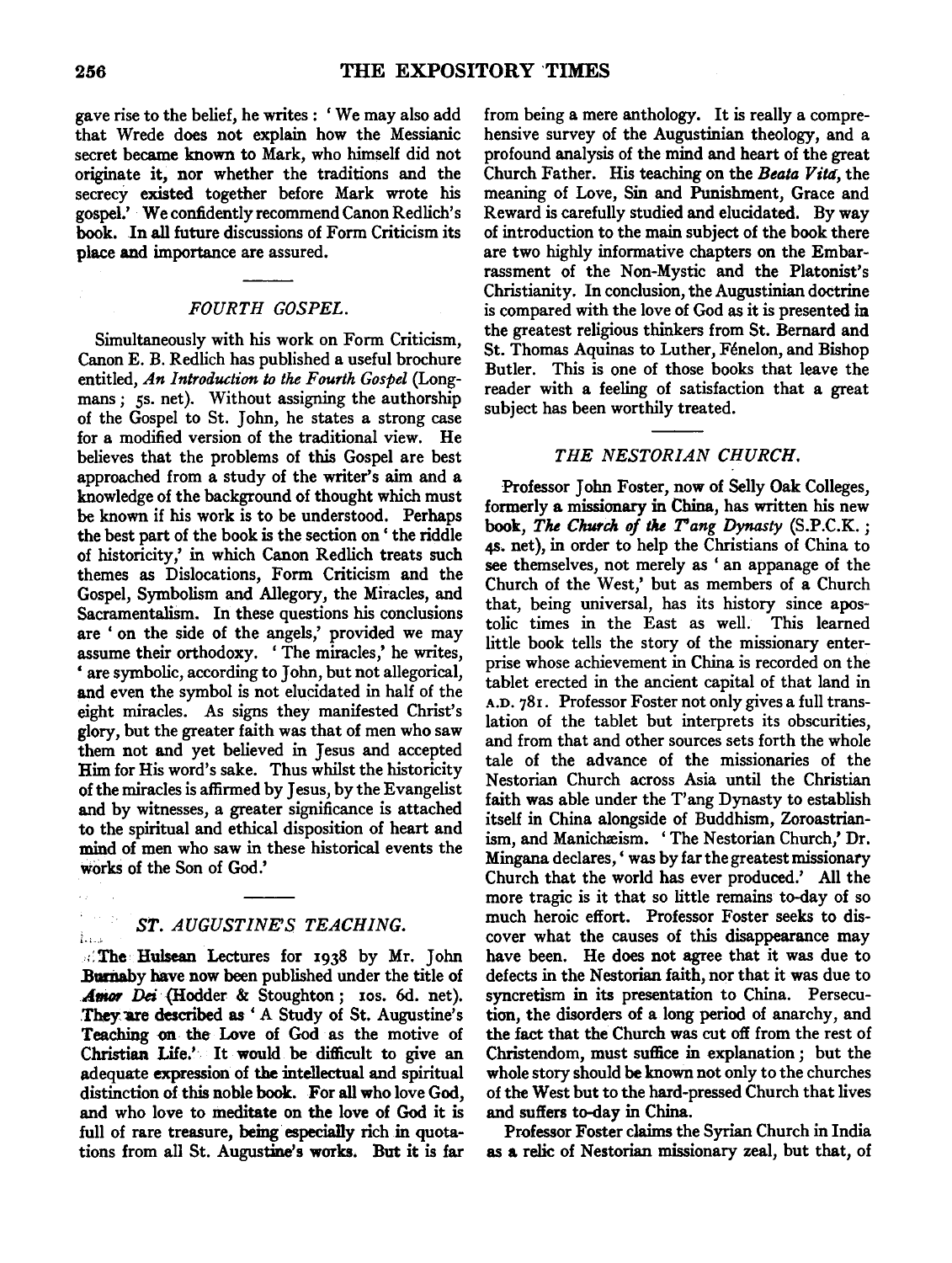course, would not be admitted by the Church itself which is proud of its traditional relation to St. Thomas. J. N. Farquhar has suggested that its survival through the centuries may afford some confirmation of that tradition.

#### *PERSONALITY.*

' Answering the Need of the Moment : a Textbook of Spiritual Re-armament. Get it now !' is printed on a bright yellow ribbon attached to the vivid jacket (in white, blue, and yellow) of Mr. Peter Fletcher's new *book-In Search of Personality : An Essay on Spiritual Re-construction* (Rich & Cowan ; ss. net). It is perhaps not quite so urgent as all that, though the writer does feel a strong impulse to press his message on our attention. And it is a valuable message. Mr. Fletcher bends a critical eye on the world situation, and sees in several quarters a lack of integration and mutual fidelity strong enough to resist the disruptive energy of a single mind driven by a lust for power. From this he concludes that any serious effort for spiritual reconstruction must start from a clear vision of facts and proceed to the task of a radical education.

Under this conviction he divides his book into three parts : first, an analysis of the individual, social, and religious situations of our time; second, an examination of what is involved in a vital growth towards complete self-expression; and, finally, measures that are necessary to remedy the present ills and that will ensure that man attains more fully than at present to the full possession of his powers. The analysis is ruthlessly sincere and thorough. The remedies, if sometimes a little vague, are, when one thinks of them, on the whole sound. Every one will not agree with Mr. Fletcher when he says that ' goodness cannot be the end of our lives,' or that ' the pursuit of righteousness makes men spiritually proud, dogmatic, fanatical, and often violently cruel,' or that, apart from the organic whole of which he is a part, the individual has no meaning. But these are perhaps excesses of truth, and in any case, it would be unfair to suggest that they represent the drift of the writer's argument.

It ought to be said that the writer is not only deeply in earnest, but that he has in his book a definite message of hope and renewal. He calls on us to revise our traditional convictions and to enter on a life of freedom and adventure that will put us in possession of our real selves. How he works out this theme the reader will discover in these pages. There is something prophetic in the earnestness and urgency with which the message of the book is presented, and,

as the message itself is sound and constructive, it may be hoped that it will receive a wide welcome.

Professor A. Wolf's necessarily monumental volume deals most fully and adequately with its subject, so much so that, apart from the historical value of the contents to the student, it is alio of distinct practical value to modem practitioners of the various branches of technology and science which it describes. The title of it is *A History of Science, Technology, and Philosophy in the Eighteenth Century*  (Alien & Unwin; 25s. net).

One is lost in admiration of the results obtained in the past by the use of machines and instruments of the most ingenious design, so complicated, in fact, that one wonders how, with the facilities available, they were ever constructed. Truly, in science and technology, as in other human activities, ' there were giants in those days ' and we bear a debt of gratitude to Professor Wolf for reminding us so entertainingly of that fact.

*God's Arms and the M an* is a faithful exposition of Ephesians vi. verses 10-20. The author is Mr. John Burr, and the publishers Messrs. Allenson & Co. (3s. 6d. net). In the first chapter Mr. Burr stresses, to an age attracted by physical strength, the necessity of spiritual strength. In chapter two he deals with the foe to be fought. Mr. Burr believes in a personal devil. Next he comes to the Christian armour, devoting a chapter respectively to the Girdle of Truth, the Breastplate of Righteousness, the Shoes of Peace, the Shield of Faith, the Helmet of Salvation, and the Sword of the Spirit.

*Saint John and the Synoptic Gospels* (Cambridge University Press; 5s. net), by the Rev. P. Gardner-Smith, B.D., of Jesus College, Cambridge, reopens the question of the sources drawn upon by the Fourth Evangelist. The author is not content with the widely accepted view, which is in line with a wellknown statement of Clement of Alexandria, that St. John was acquainted with at least the Gospels of St. Mark and St. Luke. He passes under review the greater part of the Fourth Gospel, noting similarities and differences between St. John and the Synoptists, and seeking to determine on which side the balance of probability inclines. He reaches the conclusion, which we commend to the attention of the experts, that the theory of literary dependence, which has proved fruitful in the field of Synoptic criticism, has been misapplied in the study of St. John. The Fourth Evangelist was familiar with some of the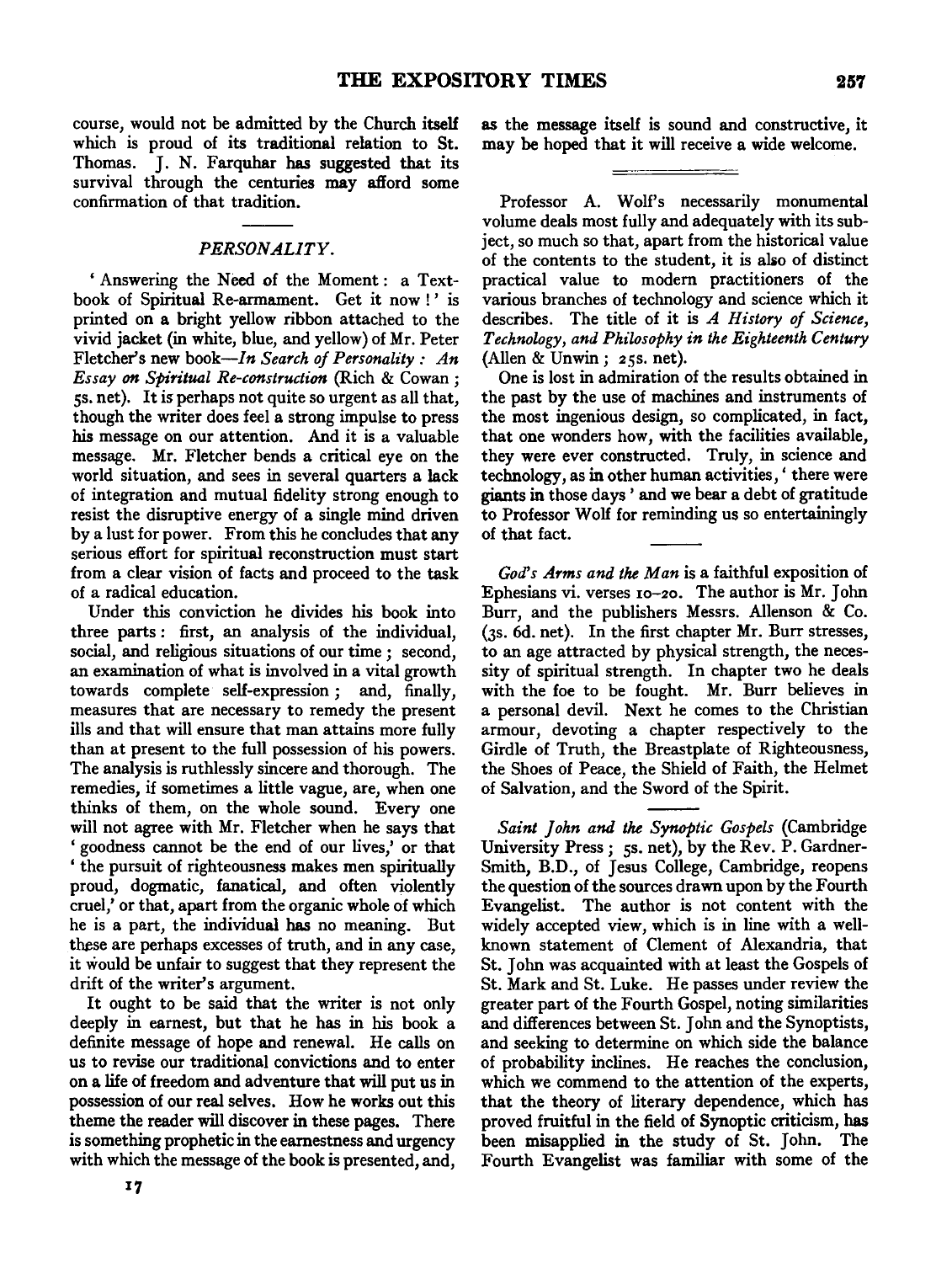traditions used by the Synoptists, but it does not necessarily follow that he had read the Synoptic Gospels. Indeed, if once it is admitted that he shows no positive signs of acquaintance with the Synoptic writers, it can no longer be assumed that his is literally the *Fourth* Gospel.

*Practical Problems in Christian Living,* by the Rev. Hugh McKeag, D.D. (James Clarke; 3s. 6d.) net), is a very cheery book for these troubled and anxious times. The chapters in it were originally contributed to the columns of ' The Christian Advocate.' Now since the writer's death they have been collected and issued in book form. Over a score of topics are dealt with, under such headings as the Luxury of Doing Good, Thankfulness, Disappointments, Pernicious Inertia, the Secret of a Happy Mind, etc. There are some wise reflections on Guidance and the Group Movement. The whole is characterized by fine Christian feeling, humour, and sound sense. The Rev. W. H. Smith in a Foreword says : ' The sound advice here given will, if acted upon, tend to save from confusion, depression, and fear, while the inspiration and support of the gospel message are presented in reasonable and winsome terms.' This is no more than the truth, and the book may be commended as a wholesome tonic.

Dr. Leslie F. Church has collected twelve of his broadcast talks and has published them with the happy title—*In the Quietness*. They are printed exactly as they were spoken. They cover a wide range of subjects-The Lure of the Unfinished, What is Happiness?, Surrender, Eternal Life, The Child, The Journey. Each talk ends with suitable prayers. The talks brought much comfort and strength to those who heard them, and now in book form they should be a valuable companion for the quiet hour. The publishers, the Epworth Press, have spared no pains in the printing and binding of the volume. The blue linen board covers are very attractive. The price of the volume is 2s. 6d. net.

A Dutch scholar, Dr. Albert Vis, has published a monograph on *Messianic Psalm Quotations in the*  New Testament (Menno Hertzberger, Amsterdam; Fl. 2-40 ). In view of the fact that he is definitely following up the work of Dr. Rendel Harris on ' Testimonies ' he has printed his book in excellent English. He has discovered thirty-six quotations from the Psalter to which a Messianic interpretation is given in the New Testament. These he has examined, mainly in order to discover whether the application of each passage to the Christ is based on Rabbinic tradition. In nearly all he finds no trace of such an interpretation in early Judaism, and the inevitable conclusion is that the passages in question were singled out by the Early Church quite spontaneously. The work has been carried out with completeness and with thoroughness, and Dr. Vis may be congratulated on having established his point.

*The Riformation* (Independent Press; 6d. net), is a pamphlet composed of two Addresses delivered to the Assembly of the Congregational Union of England and Wales on 12th October 1938. One Address, ' The Spiritual Principles of the Reformation,' was by Professor C. J. Cadoux, M.A., D.D., of Mansfield College, Oxford. The burden of it is that the fundamental principle of the Reformation is that of ' immediate spiritual contact between man and God as the ultimate religious reality.' The other Address, ' The Reformation and the Free Churches,' was by Mr. Bernard L. Manning, M.A., of Jesus College, Cambridge. Here it is claimed that the Free Churches, alone among the Churches of Christendom, have entered into the heritage of the Reformation in its fullness.

*Vocation,* by the Rev. Row land Hogben (Inter-Varsity Fellowship; IS. net), is the work of one who having spent sixteen years as a missionary in Inland China is now at home working among students in the service of the foreign field. This narrows the scope of his little book, for there is only one vocation in which he is supremely interested, and he is insistent that no available young person should lightly put that call aside. At the same time he writes in a very wise and Christian way about the choices which have to be made in life and the guidance that is needed by all who would live according to the will of God and seek first His Kingdom.

The Rev. R. H. J. Steuart, S.J., has already several books to his credit, mainly of a devotional character. His new work, *In Divers Manners* (Longmans; 5s. net), is rather more in an apologetic vein, in parts indeed an *apologia* for Roman Catholicism. The first essay is an able discussion of the way to God, acute and even broadminded. In the third we have the Roman apologist in full armour. It is all very courteous but very familiar. The same robust defender of Romanism appears in other essays. They are all interesting and worth reading, because the writer is able and suave, and it is good to have the Roman point of view put so clearly and even fairly.

Is it not surprising that no one has thought of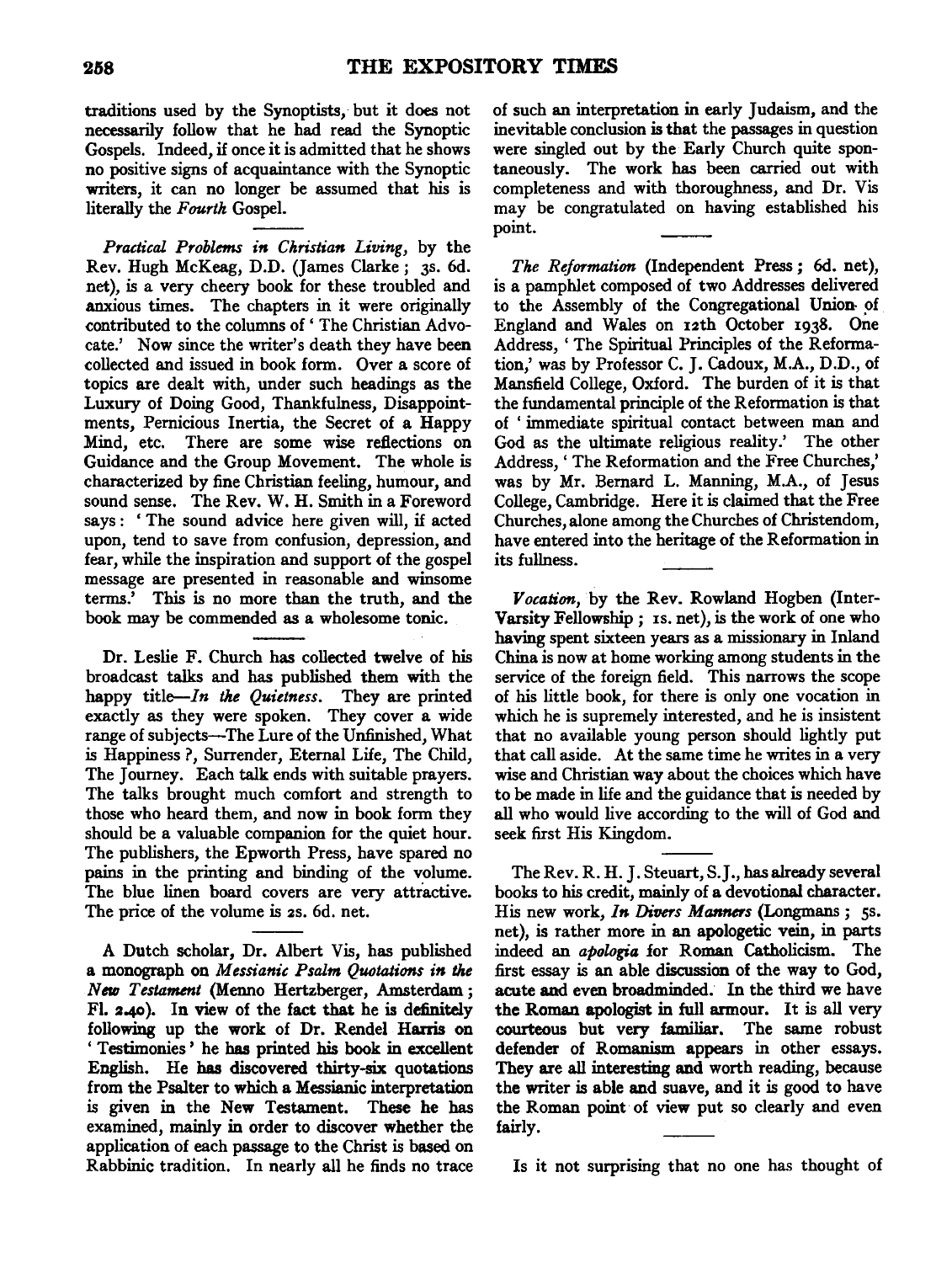compiling a book of prayers for use at women's meetings? Nowadays women do so much in the way of conducting Guilds, Mothers' Meetings, Committee meetings, and so on, that such a book would be warmly welcomed. And here at last it is : *Prayers for Women's Meetings,* by Mr. C. M. Fox (Lutterworth Press; 2s. 6d. net). Its value can only be estimated by use, but the prayers seem to us to be simple and suitable. We would suggest amendments for future editions. There is only one prayer for ' Beginning of Meeting,' and one prayer for ' End of Meeting.' But many women have to open the same meeting every week ! There ought to be a dozen at least to help them. Also, the arrangement of the book is too like that of all other devotional meetings -' Times and Seasons,' ' For Mankind,' and so on. It would be more useful to have many prayers given under such rubrics as : ' For Mothers' Meetings,' 'For Guilds,' 'For Foreign Mission Meetings,' and the like. But this book will be very useful.

An adherent of the 'British Israel' theory, Mr. F. B. Edgell, has issued a short monograph entitled A *Nation's Inheritance* (Marlborough; IS. net). Its purpose is not to establish the equation commonly associated with that theory----this is more or less assumed-but to develop a new and original eschatology in which room is found for a larger hope. Theologians will question the writer's theology, and the references to Greek and Hebrew suggest the proverbial ' little learning,' but the tone is modest and the spirit excellent, while a real evangelical purpose runs through the whole.

Miss Lajwanti Rama Krishna, Ph.D. (Mrs. I. D. Madan) has given us a notable little work, *Paiijiibi Sufi Poets,* A.D. *I46o-I900* (Milford; 7s. 6d. net). There is, it seems, no work in any language on the subject-only some articles and pamphlets upon certain details of it. And the book has meant firsthand research in a great mass of MSS. and printed poems in several scripts, not to speak of much other material, such as oral traditions patiently culled. There is an interesting introduction on Süfiism outside India, in certain schools of which the influence of Buddhism and of Hinduism is heavily underlined, in bold contradiction of Massignon's views; on the Süfis in India, and in particular of the Pañjāb; and so, more immediately, to the poetry which they produced. Eight of these writers are thereafter dealt with in detail, and other lesser lights more cursorily. Some of them were odd-ish saints. ' Husain indulged in wine, and probably it is due to alcohol that he died at the age of 53, a comparatively early age for a saint'! 'Bahu had four married wives and seventeen mistresses. This sort of life, though sanctioned by the Muslim law, did not befit a saint and teacher. But it is not for us to judge his private life, and so we proceed ' !

But of Bullhe Shah, we are told with confidence that ' his thought equals that of Jalal-ud-din Rumi and Shamshi Tabriz.' This is a hard saying, which the copious extracts given in no way justify. Perhaps the most interesting thing about this book is its revelation of how Hinduism, with its power of absorbing rivals, practised, with no small success, that uncanny art even upon Muhammadanism, changing the alien Sūfiism into a very Indian thing.

There is no lack of children's sermons at the moment. From Messrs. Pickering & Inglis there comes *Living Clocks-earnest* talks to children by Aunt Joan (Is. net).

The Independent Press send out *A Breath of Fresh Air,* nineteen Nature stories, each one pointing a moral. They are told by Professor Bertram Lee Wool£, Ph.D. (2s. 6d. net).

A book meant for older children is *Making Your Mark.* This contains thirty-eight addresses by the Rev. E. Ormrod Rodger, M.A. (Allenson; 2s. 6d. net).

The Carey Press publish *Treasure in the Dust.*  This is a volume of the Furnival Library for boys and girls (paper covers; IS. net). The Rev. Sidney H. Price is the writer of this volume. Some of these talks will be already known for they have appeared in this magazine. Here are two of Mr. Price's stories which are new to us. The first is told in the talk on giving thanks and the second on the Golden Rule.

' I remember a student coming from the Continent to study in England. He was very polite, and rather amused other students by saying, "Thank you very much," for the least kindness. If you told him the time, or helped him with his lessons, he would say : " Thank you VERY much." It was explained to him that it was sufficient to say, "Thank you," but not " Very much." The College Principal sent for him that night to enquire whether be was settling happily in his new surroundings, and on leaving the Principal's study he said: "Thank you, but not very much."'

' Mrs. Roosevelt, the wife of the President of the United States applied the Golden Rule when she said to herself : " If I were just an ordinary citizen, I should like to see over the White House." Many guests have been invited by her, and, o£ course, to them it is an event of a lifetime. Some of them have considered it such a rare occasion that they have taken away souvenirs of their visit. This souvenir